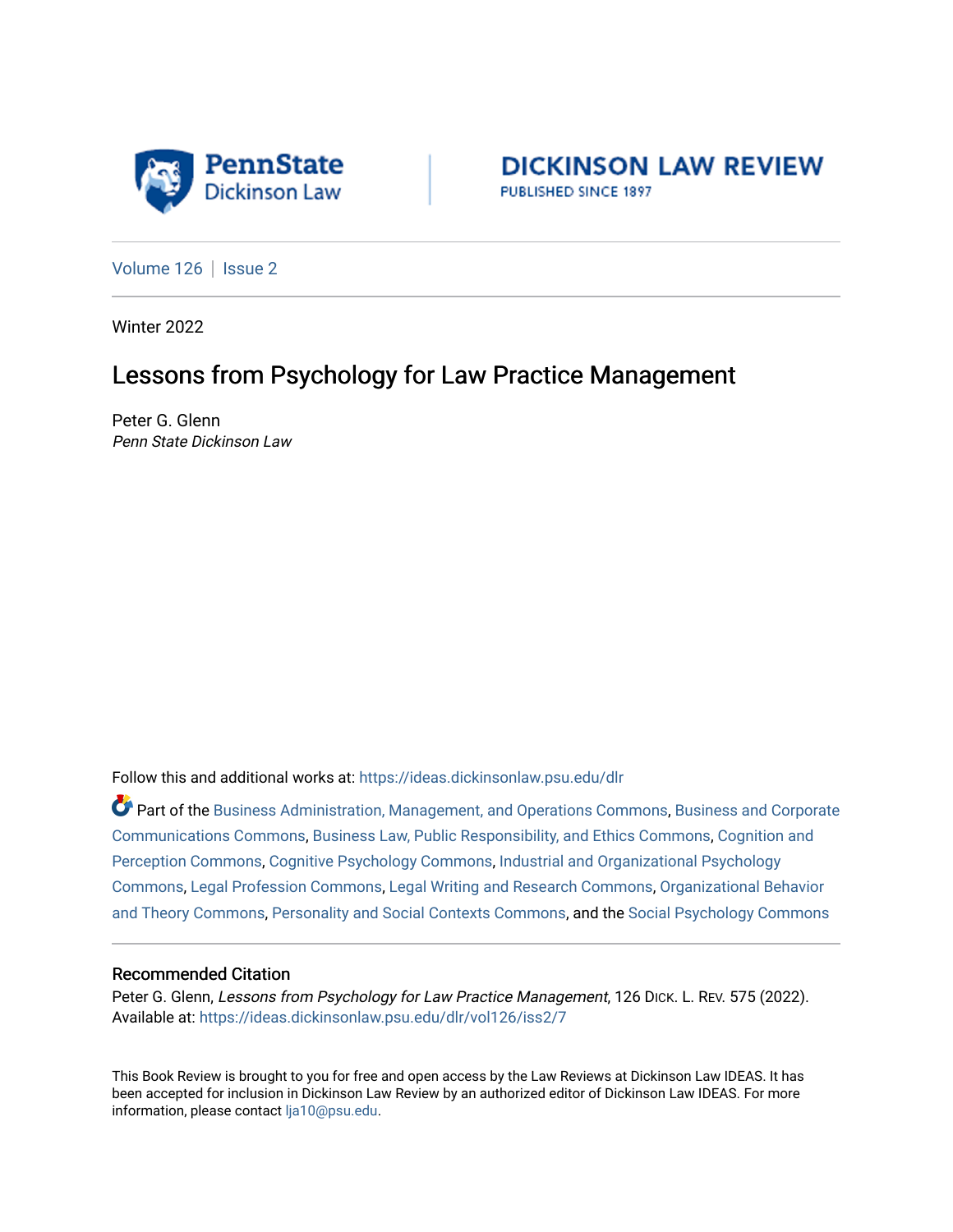## Lessons from Psychology for Law Practice Management

## Peter G. Glenn\*

Lawyers enjoy their jobs most, clients are best served, and law firms are more profitable when lawyers are highly motivated and engaged in their work. With the publication of *Positive Professionals*, <sup>1</sup> Anne Brafford has given lawyers and law firms dozens of suggestions, drawn from the science of psychology, about how to increase lawyer motivation and engagement, and thus how to practice law more effectively, more happily, and more profitably. Perhaps the central message of *Positive Professionals* is that so-called "soft skills" are directly related to the quality and quantity of work performed in law firms.<sup>2</sup>

Although the intended audience for *Positive Professionals* consists of law firm leaders, a group Brafford explicitly understands to be skeptical about the application of psychological insights to the business of law,<sup>3</sup> I suggest that the book should receive more attention among legal educators. An important—although not exclusive—part of Brafford's message is that a lawyer's level of motivation and work engagement is determined in part by the situation in which the lawyer works, including her relationships with supervisors. Another part of Brafford's message is that lawyers have

<sup>\*</sup> Dean Emeritus, Penn State Dickinson Law.

<sup>1.</sup> ANNE BRAFFORD, POSITIVE PROFESSIONALS: CREATING HIGH-PERFORM-ING PROFITABLE FIRMS THROUGH THE SCIENCE OF ENGAGEMENT (Am. Bar Ass'n 2017).

<sup>2.</sup> *Id.* at 1–2. "Soft skills" are generally understood to be skills related to the relationships between people, often called "interpersonal skills." The link between "soft skills" and the financial and reputational success of law firms is not always recognized by law firm leaders. Although, with an increased emphasis on law practice management, resistance to considering interpersonal skills as essential to professional success may be weakening. *See* Andrew Elowitt, *A Hard Case for Soft Skills,* LAW PRAC. TODAY (Feb. 12, 2021), https://bit.ly/3ASDM9f [https:// perma.cc/CM2P-WKHU]; Angela Tufvesson, *Sharpening Soft Skills*, Law Soc'y J. (Apr. 4, 2021, 8:00 AM), https://bit.ly/3oinrax [https://perma.cc/Q7X9-NX7S].

<sup>3.</sup> Scattered throughout the book are blocks of text Brafford calls "Skeptic Alarms" in which she recognizes and responds to likely points of skepticism. *See, e.g.*, BRAFFORD, *supra* note 1, at 21.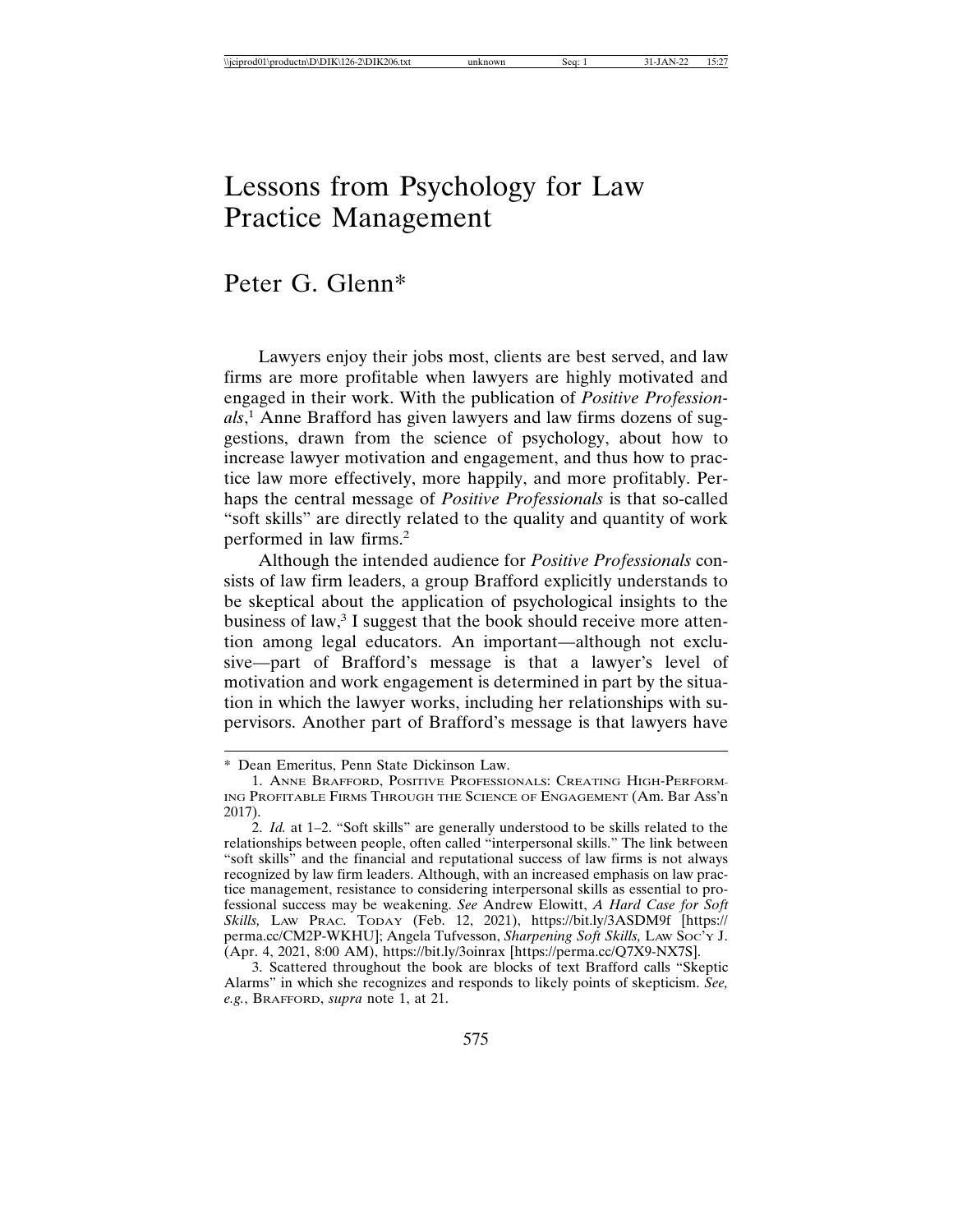some control over their own levels of motivation and engagement. Both messages contain important lessons for law students and young lawyers, members of the legal profession who experience a high degree of psychological distress, often manifested by substance abuse.<sup>4</sup> By learning to incorporate Brafford's suggestions into their own experiences, young lawyers can reduce their psychological distress and practice law more happily and effectively.

Law students are taught about the client-lawyer relationship, and about the relationships between lawyers and judges, but the typical law school curriculum does not explicitly provide law students with any systematic education about relationships with colleagues—the types of relationships that pervade law practice. Today's law students are tomorrow's practicing lawyers, for whom the lessons offered by Brafford should become part of their professional arsenals as early as possible in their careers. In little more than a year, this year's 3L students will be supervising the work of law firm staff members; the new lawyers will want those staff members to be highly motivated and engaged in their work. And, at the same time, this year's 3Ls will be working under supervision and will perform that work best if they are highly motivated and engaged. The lessons of *Positive Professionals* will therefore be immediately useful to law students, both while they are still in school and as soon as they begin practice.

*Positive Professionals* is an example of what I call "translation scholarship" in which ideas from one discipline—in this case psychology—are made accessible to experts in another discipline—in this case law. Anne Brafford is well equipped by experience and education to use the lessons of psychology to teach lawyers how to practice more effectively. Brafford practiced employment law litigation for 18 years before giving up her equity partnership in Morgan Lewis to study psychology. She earned a Masters in Applied Positive Psychology from the University of Pennsylvania and later became a Ph.D. student in positive organizational psychology at Claremont Graduate University, where she does research related to leadership, motivation, and meaningful work in the legal profession. Brafford has served as Chair of the ABA Law Practice Division's Attorney Well-Being Committee. As a member of the National Task Force on Lawyer Well-Being, she co-authored the

<sup>4.</sup> *See, e.g.*, Lawrence S. Krieger & Kennon M. Shledon, *What Makes Lawyers Happy? A Data-Driven Prescription to Redefine Professional Success,* 83 GEO. WASH. L. REV. 554 (2015); Patrick J. Schlitz, *On Being a Happy, Healthy, and Ethical Member of an Unhappy, Unhealthy, and Unethical Profession,* 52 VAND. L. REV. 871 (1999).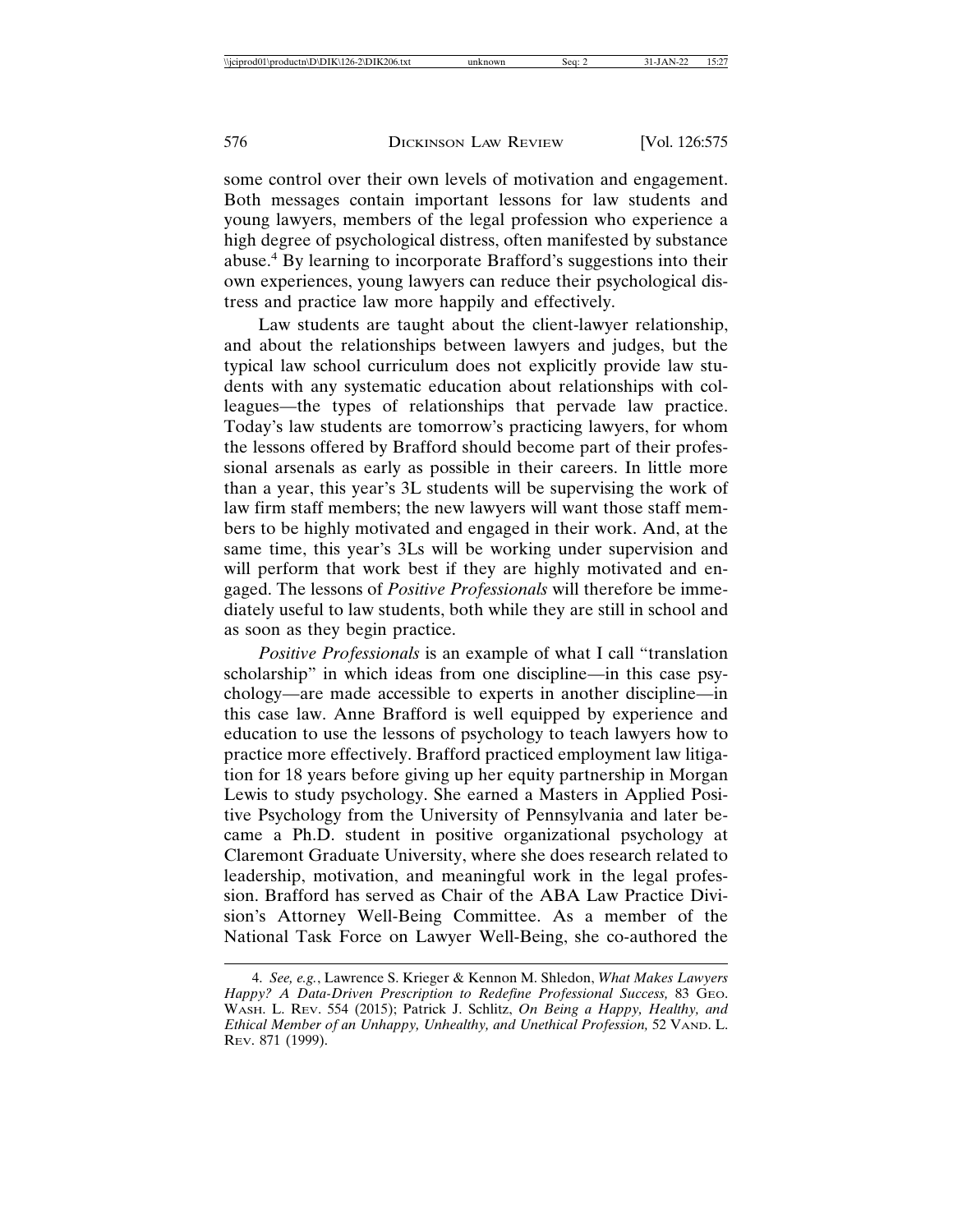2022]LESSONS FROM PSYCHOLOGY FOR LAW PRACTICE MANAGEMENT 577

2017 Task Force report, "The Path to Lawyer Well-Being: Practical Recommendations for Positive Change."<sup>5</sup>

Brafford chose to organize *Positive Professionals* by beginning with a definition of "engagement" and then describing four foundations for engagement. She then provided six "narratives" that illustrate how the four foundations can be essential parts of strategies for promoting engagement in legal work.

Brafford adopts the definition of "engagement" most often used by academic researchers, in which engagement is a state of mind with three important characteristics: "vigor" which includes energy and resilience; "dedication" which means that work is meaningful and a source of pride; and "absorption" which means that people are focused and engrossed in their work. Brafford then describes what she calls "boosters" which provide energy and overcome—at least in part—the stressors that are inherent in most work settings. She describes two types of boosters: personal and contextual. Personal boosters are individual capacities such as resilience, optimism, self-confidence, and other psychological strengths. Contextual boosters, which psychologists consider more important for promoting engagement, include things such as the characteristics of a job, styles of supervision, levels of collegial support, clarity of feedback, and opportunities for career development.<sup>6</sup>

In Part II of her book, Brafford identifies four foundations for high levels of engagement: meaningfulness, intrinsic motivation, positive emotions, and transformational leadership. Of these four elements, meaningfulness is the major contributor to engagement. Work is meaningful when we believe it is valuable and it contributes to the greater good. Meaningfulness is a strong motivator, and we can create meaningfulness by the ways in which we describe our jobs to ourselves and to our colleagues: Do our jobs have a purpose? Do our jobs matter to others? And do we matter as participants in the accomplishment of the goals of the work? For example, suppose I am asked to perform an unexciting task in a lawsuit in

<sup>5.</sup> ANNE BRAFFORD ET AL., NAT'L TASK FORCE ON LAW. WELL-BEING, THE PATH TO LAWYER WELL-BEING: PRACTICAL RECOMMENDATIONS FOR POSITIVE CHANGE (Am. Bar Ass'n 2017), https://bit.ly/3upK0Ln [https://perma.cc/3FY9- LWS2].

<sup>6.</sup> Although Brafford points out the importance of contextual boosters, she notes that many organizations that have employee wellness programs (including law firms) focus primarily on increasing personal boosters rather than recognizing the importance of contextual boosters. BRAFFORD, *supra* note 1, at 9–10. I suggest that the same can be said of law school wellness programs, which is only to say that those programs are incomplete, insofar as they do not equip law students to enter practice ready to increase contextual boosters for themselves and their colleagues.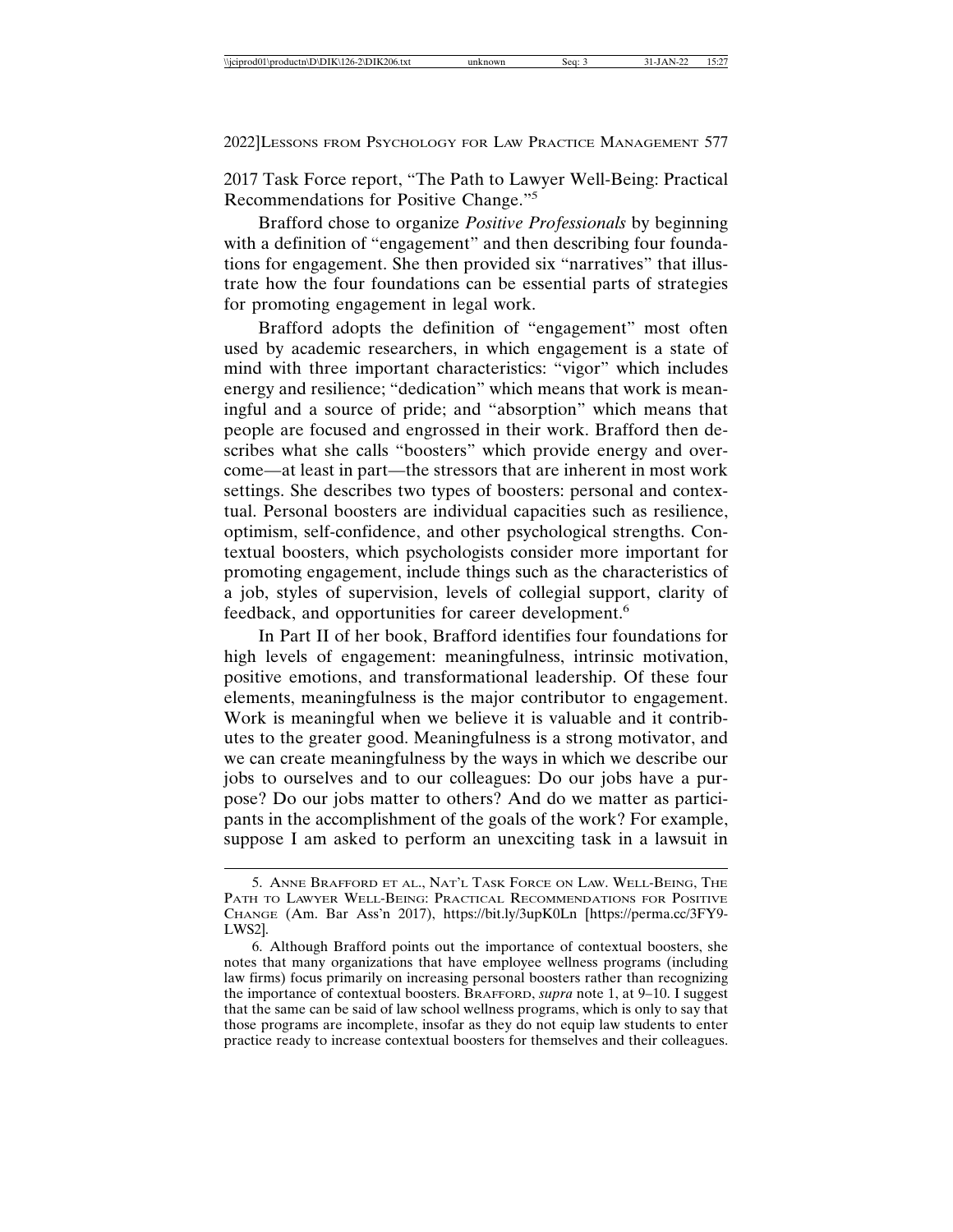which our client has a very weak case. I can make this task more meaningful if I describe it to myself not as a dull task in a losing cause but instead as an opportunity for me to help my colleague/ supervisor and to make her work easier.<sup>7</sup>

Brafford explains the second foundation, intrinsic motivation, by describing self-determination theory ("SDT"). SDT is based on the idea that we all have three basic needs: autonomy, competence, and connection. High levels of motivation result from the extent to which our work provides us with perceptions that we act autonomously, that we have mastered or can master our work, and that we belong and are connected to others. In Part II of the book, Brafford concentrates on the need for autonomy. She explains that motivation is increased, and work performance is improved, when we are motivated "by our own values and interests."<sup>8</sup> SDT distinguishes between extrinsic motivations—choosing to act in response to external factors such as billable hour requirements—and intrinsic motivations—choosing to act autonomously in response to our own interests. Brafford tells us that we are more engaged in work that we do in response to intrinsic motivations than in work performed in response to rules or external expectations.

The third foundation for enhanced engagement is what Brafford calls "positive emotions," which she describes as "fundamental to engagement and . . . part of the foundation for positive law firms."9 Positive emotions, she explains, spark feelings of vitality that are important to work engagement.<sup>10</sup> Brafford tells us that "people who feel happy also enjoy what they're doing, are helpful to others, are more motivated toward their goals, are more open to information, and think more clearly. Positive emotions also trigger feelings of meaningfulness, which is . . . central to engagement."<sup>11</sup> The point here is not only that we have some control over our emotional responses to situations but also that as colleagues and super-

8. BRAFFORD, *supra* note 1, at 23.

11. *Id.* at 32.

<sup>7.</sup> There is an interesting parallel between Brafford's message and one of the general conclusions of Mitt Regan and Lisa H. Rohrer in their book, BIGLAW: MONEY AND MEANING IN THE MODERN LAW FIRM (Univ. of Chi. Press 2021). Regan and Rohrer conclude that law firms can elicit durable commitment from their partners if, in addition to profit maximization, the firms actively seek to pursue important aspects of professionalism such as collegiality, intrinsic pleasure in the work, and satisfaction from mentoring and training junior lawyers. Firms that balance financial and non-financial values foster a culture that provides intrinsic rewards to partners, who are more likely to stay with the firm and continue to effectively serve clients. *Id.* at 7.

<sup>9.</sup> *Id.* at 29.

<sup>10.</sup> *Id.*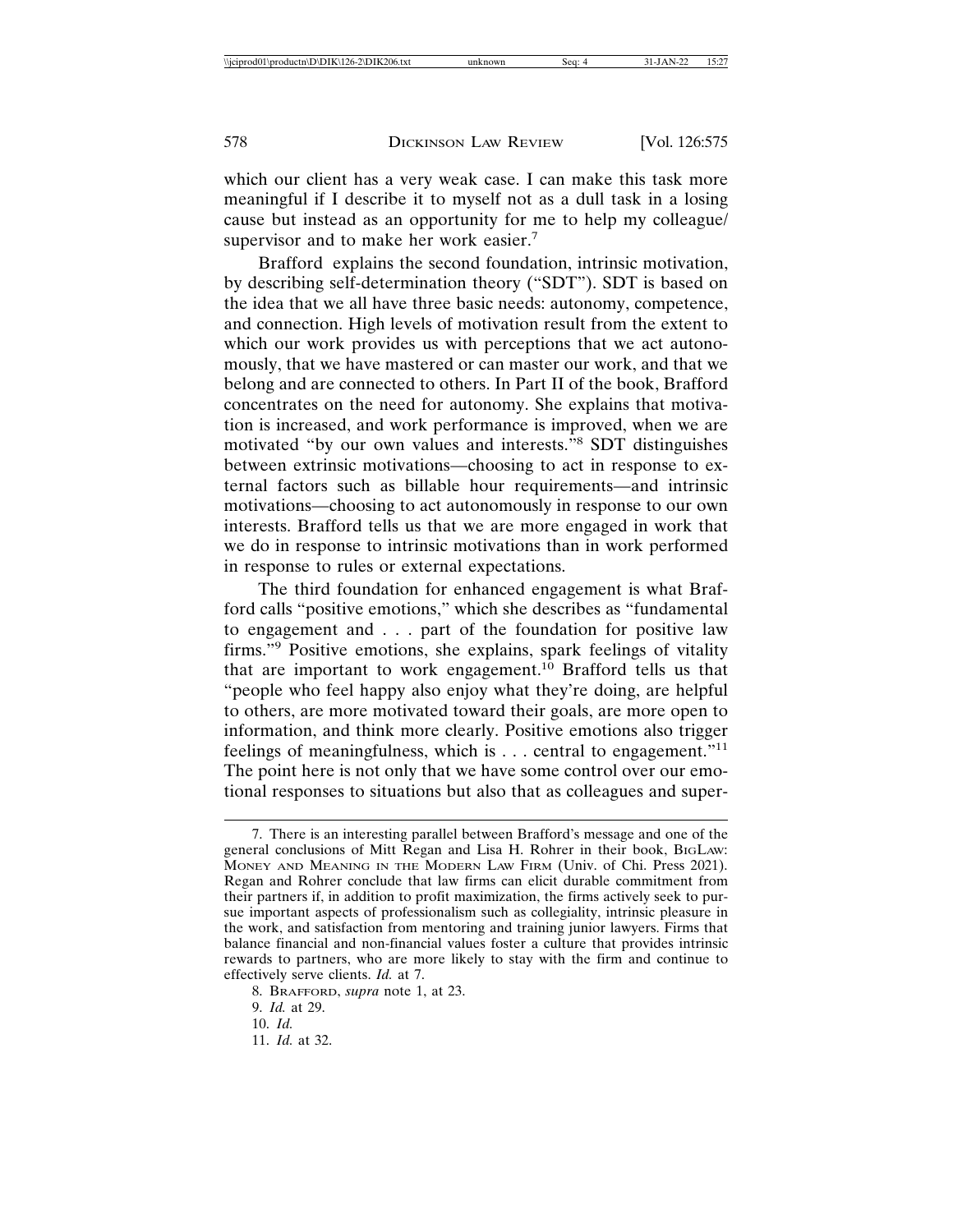visors, we can create circumstances that trigger positive emotions in others, even by making small positive gestures.

The fourth foundation for enhanced engagement is what psychologists describe as "transformational leadership." Transformational leaders—who can be anyone in the law firm who is "responsible for motivating others toward goals"12—assume that most people are trustworthy, want to work well, and do their best when motivated intrinsically. Transformational leaders do not operate on the basis of "command and control." Instead, they invite participation in decision-making, they encourage questioning, they listen, they coach, they teach, and they treat their followers with warmth and respect.

Although Part II of her book introduces the four foundations for enhanced engagement, Brafford's discussion of the foundations at this point in the book is incomplete. For example, in discussing SDT, Part II does not elaborate on our needs for competence and connection; and in discussing positive emotions, Part II does very little to help us understand the importance of "self-talk." Those ideas are treated in greater detail in Part III, the "narratives" section of the book. I find this organizational decision problematic, in large part because it means that many of Brafford's important insights are scattered throughout the book and less accessible than they might be to readers who are looking for answers to the question: "What actions should I take to enhance my own engagement in my work and the engagement of my colleagues in their work?" Brafford apparently recognizes the trade-offs inherent in her organizational choices. In her introduction she says:

I think the best approach [to the book] will be as a guidebook that you gradually digest rather than a John Grisham-like novel that you'll be able to speed through in one sitting! My hope is that you will return to it repeatedly to try new strategies and that, wherever the book falls open, you'll learn something new.<sup>13</sup>

In Part III of the book Brafford elaborates on the ideas she hopes lawyers will absorb. She uses six "narratives" to discuss strategies to accomplish enhanced engagement in law practice. The first narrative deals with meaningfulness, the second with autonomy and connection, the third with competence, the fourth with positive emotions, the fifth with transformational leadership, and the sixth, once again, with positive emotions. These narratives are rich, full of very useful insights and suggestions. Brafford is correct when she

<sup>12.</sup> *Id.* at 35.

<sup>13.</sup> *Id.* at xxv–xxvi.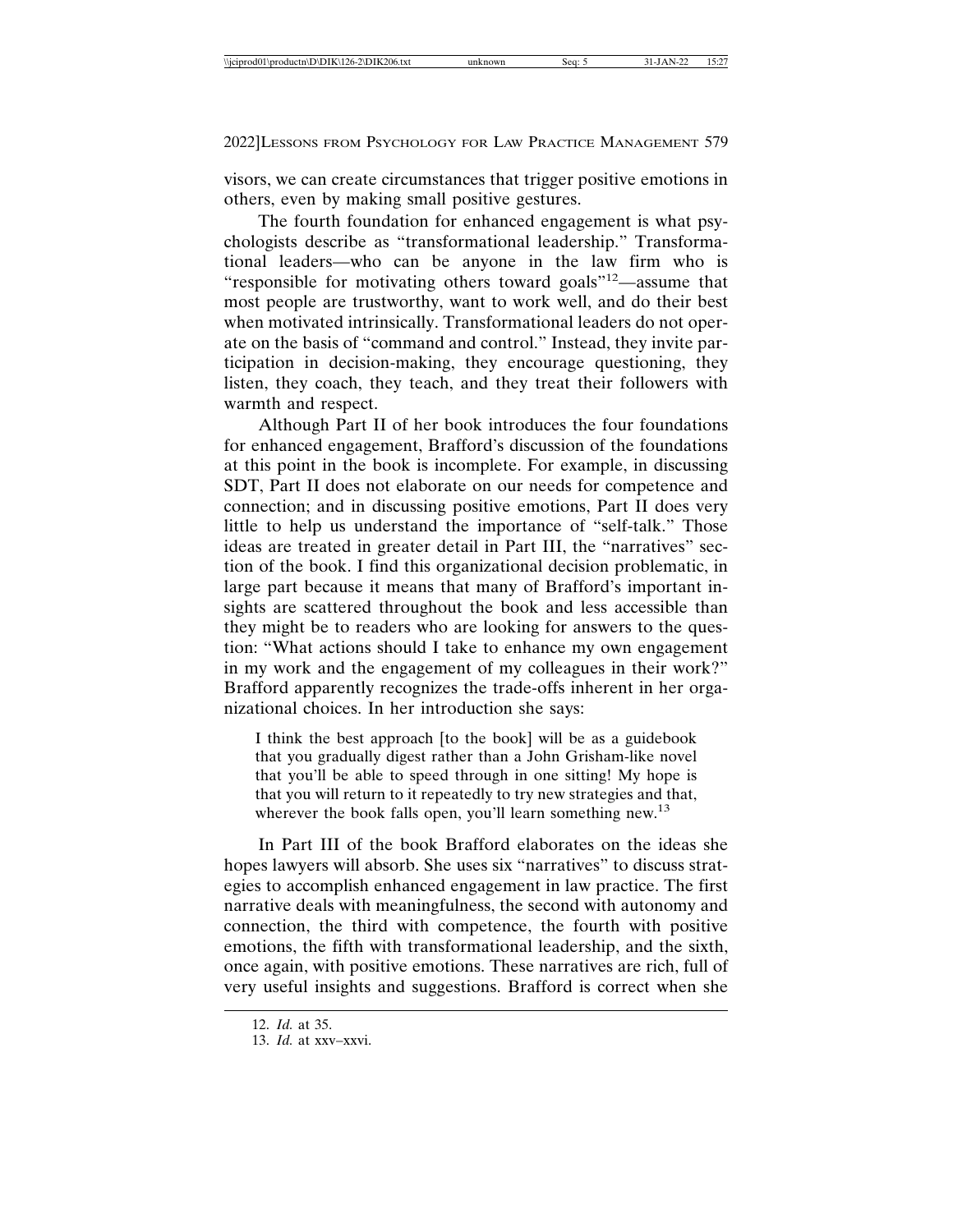suggests that we can learn something new wherever the book falls open.

However, as a reader interested in applying Brafford's insights, I find it slightly frustrating to follow her organization. I hope that in a second edition of the book, Brafford chooses to add a chapter or two in which she explicitly and separately identifies the lessons of the book that are of the most use to law firm managers, to lawyers who directly supervise others, and to lawyers whose work is supervised. In the remainder of this brief review, I try to unpack the most important of those lessons and reorganize them to make it easier for individual lawyers to answer the question: "How should I make the best use of these insights, ideas, and strategies in my various roles in law practice?" I begin with a non-exhaustive discussion of the book's major lessons for law firm managers.

Law firm managing partners, members of finance and executive committees, practice group chairs, and others who have managerial authority have considerable impact on the culture and values of a law firm. Brafford points out that most law firms today tend to emphasize short-term profits and other calculable measures of success:

I do not mean to suggest that law firms are crawling with greedy materialists. But I do suggest that many lawyers—who tend to be achievement oriented—become captured by their competitive cultures, where money is virtually the only symbol of success. Because firms lack good alternatives for evaluating whether we're succeeding, progressing, and appreciated, we use money as a concrete symbol of our worth.14

Brafford asserts that when money is the sole or primary measure of a firm's success, lawyers' senses of self-worth and meaningfulness are negatively affected.<sup>15</sup> These negative effects are inconsistent with motivation and engagement. Law firm managers who want to increase the levels of motivation and engagement of their colleagues, can—by communication and example—create a

<sup>14.</sup> *Id.* at 62. It should be made clear that Brafford does not argue that law firms can or should abandon profit maximization as a value. It is likely, I think, that Brafford would agree with Regan and Rohrer that "we should abandon the assumption that business and professional concerns are inherently antagonistic." REGAN & ROHRER, *supra* note 7, at 4. In fact, one of Brafford's themes is that the soft skills needed for enhanced work engagement are, in fact, skills that result in more profitable law practices.

<sup>15.</sup> One of the interesting neuroscience lessons Brafford describes is that we are hard-wired so that when our calculative mindset is triggered, the neural pathway to empathy, cooperation, and caring is turned off. BRAFFORD, *supra* note 1, at 19–20.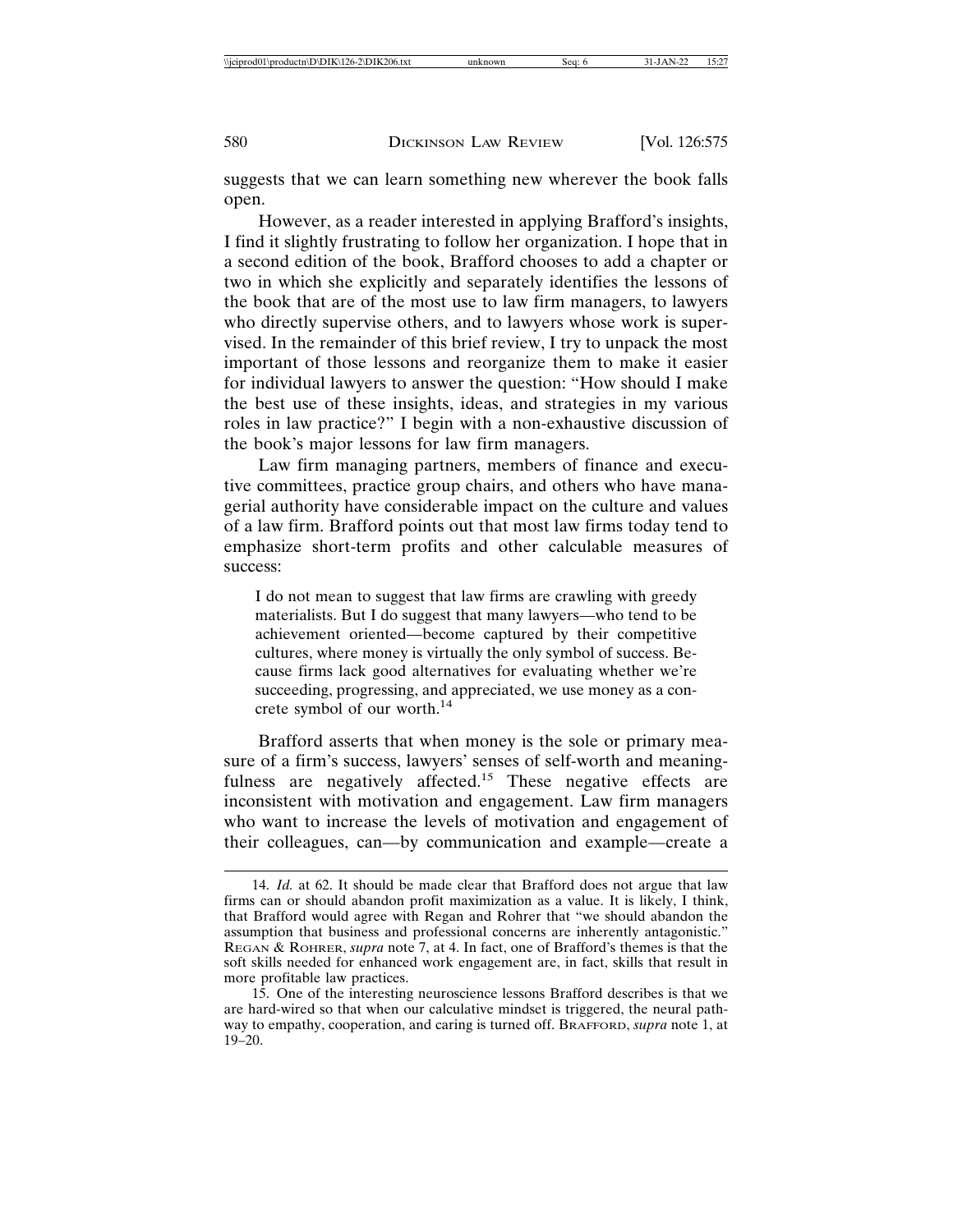culture in which the necessary desire for profits co-exists with other important values, such as a commitment to care for clients, and to care for the people of the law firm.<sup>16</sup>

So, an important lesson for law firm managers is that they should act on an understanding that many—perhaps most—lawyers will be motivated and energized by work that is meaningful in terms other than or in addition to financial success.17 By broadening the stated purposes of the firm and thus establishing the firm's culture, law firm managers can have an important positive effect on the lawyers' levels of engagement.

Lawyers who supervise are urged by the lessons of *Positive Professionals* to understand their own and their colleagues' needs for meaningfulness, autonomy, competence, and connection. Supervisors can enhance their followers' sense of meaningfulness by communicating to the people to whom work is delegated the context of the delegated work. By indicating to subordinates the importance of the delegated tasks to clients,<sup>18</sup> supervisors can increase the extent to which the subordinates appreciate the significance of their work. To provide autonomy, supervisors should give their subordinates as much discretion as possible in view of the subordinates' knowledge and experience; this discretion should extend to scheduling, the means of accomplishing the delegated tasks, and the time and place where work is performed.<sup>19</sup> To provide a sense of competence, supervisors should assign tasks that are challenging but not overwhelming, and should provide opportunities for measurement of progress in developing professional knowledge and skill.<sup>20</sup>

18. The assigned tasks need not be contextualized to indicate their importance to the firm's fee-paying clients. Alternatively, a delegating partner might indicate to the subordinate that completion of the task will be very helpful to and important for the partner, who is, in effect, the "client" of the subordinate. In this way the subordinate has reason to understand that the task to be performed has personal significance to another person, in addition to its fee-generating value to the law firm. This adds to a sense that the work is meaningful.

19. BRAFFORD, *supra* note 1, at 76–80.

20. *Id.* at 109–10.

<sup>16.</sup> One of the ways in which a firm's culture can be manifested is by developing a thoughtful vision statement. Brafford discusses the idea of making client care a priority and notes the connection between this value and risk-management strategies. *Id.* at 67–69.

<sup>17.</sup> Law firm managers also have a duty under Model Rule of Professional Conduct 5.1(a) to establish measures to assure that the law practice of their firm is conducted consistently with the Rules of Professional Conduct, including, of course, the rules related to competent and diligent service to clients. Consequently, law firm managers are well-advised to establish policies designed to encourage all lawyers in the firm to use the strategies suggested by Brafford to maximize engagement, and thus the quality of the firm's work.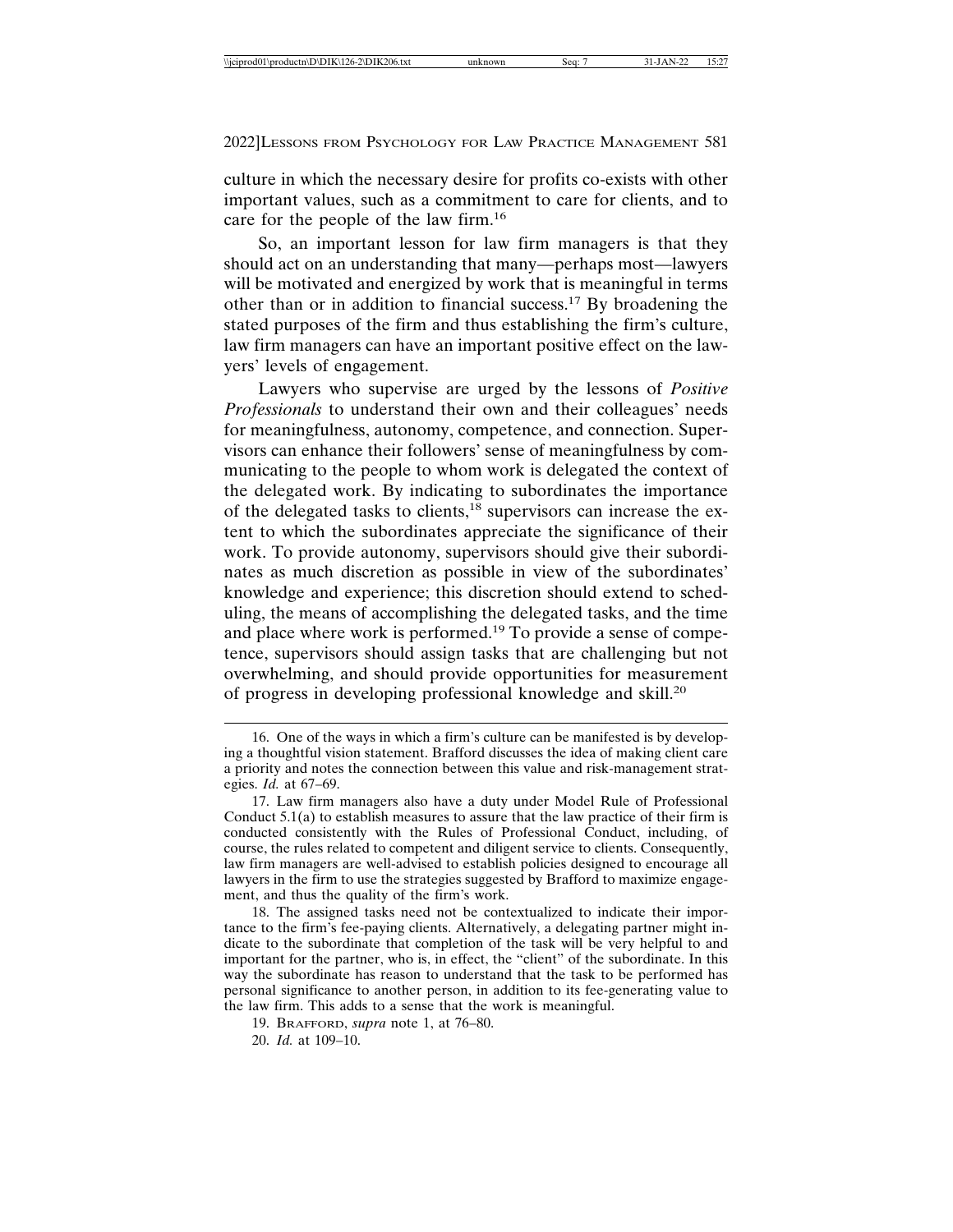Moreover, to assure that their followers feel valued, supervisors should adopt the techniques of transformational leadership described by Brafford and make the relationships between themselves and their subordinates participatory, inspirational, and respectful. Supervisors should understand that "their communication practices are among the most powerful behaviors for influencing followers' work experiences"<sup>21</sup> and should work to build mutual trust, should be attentive listeners, and should communicate support and encouragement to those working for them. In addition, supervisors should set achievable goals for improvement, by stating high expectations coupled with statements of confidence in their followers' ability to meet those expectations.

Supervising lawyers should also learn from Brafford that wellcommunicated feedback is essential to meeting the needs of their followers for a sense of competence, including the sense that they can improve and grow as lawyers. As Brafford describes it, "[t]o optimize followers' level of confidence and spur continued growth, leaders should provide regular and accurate feedback on progress and customize competence-boosting strategies to followers' situations."22 Supervisors need to understand that negative feedback, which should be specific and detailed, should be overbalanced by accurate positive comments to be sure that subordinates do not become defensive and psychologically block constructive criticism. Supervisors should consider using techniques of providing feedback that concentrate on success rather than failure, and the conditions for that success, thus triggering positive emotions and enhancing the followers' confidence.<sup>23</sup> Finally, supervisors should understand that many junior lawyers are at least mildly distressed by possible conflicts between their work and home obligations and opportunities. Supervisors should be sensitive to these issues and should communicate their understanding of the work-home conflicts faced by their subordinates.24

The lessons of *Positive Professionals* for junior lawyers whose work is supervised are among Brafford's most interesting points. Brafford accurately tells us that one's relationship with an immediate supervisor is a "key driver of job attitudes, effectiveness, and retention."25 But she also makes clear that junior lawyers have some control over their levels of motivation, engagement, and pro-

<sup>21.</sup> *Id.* at 85. 22. *Id.* at 106. 23. *Id.* at 158–59. 24. *Id.* at 139–47. 25. *Id.* at 43.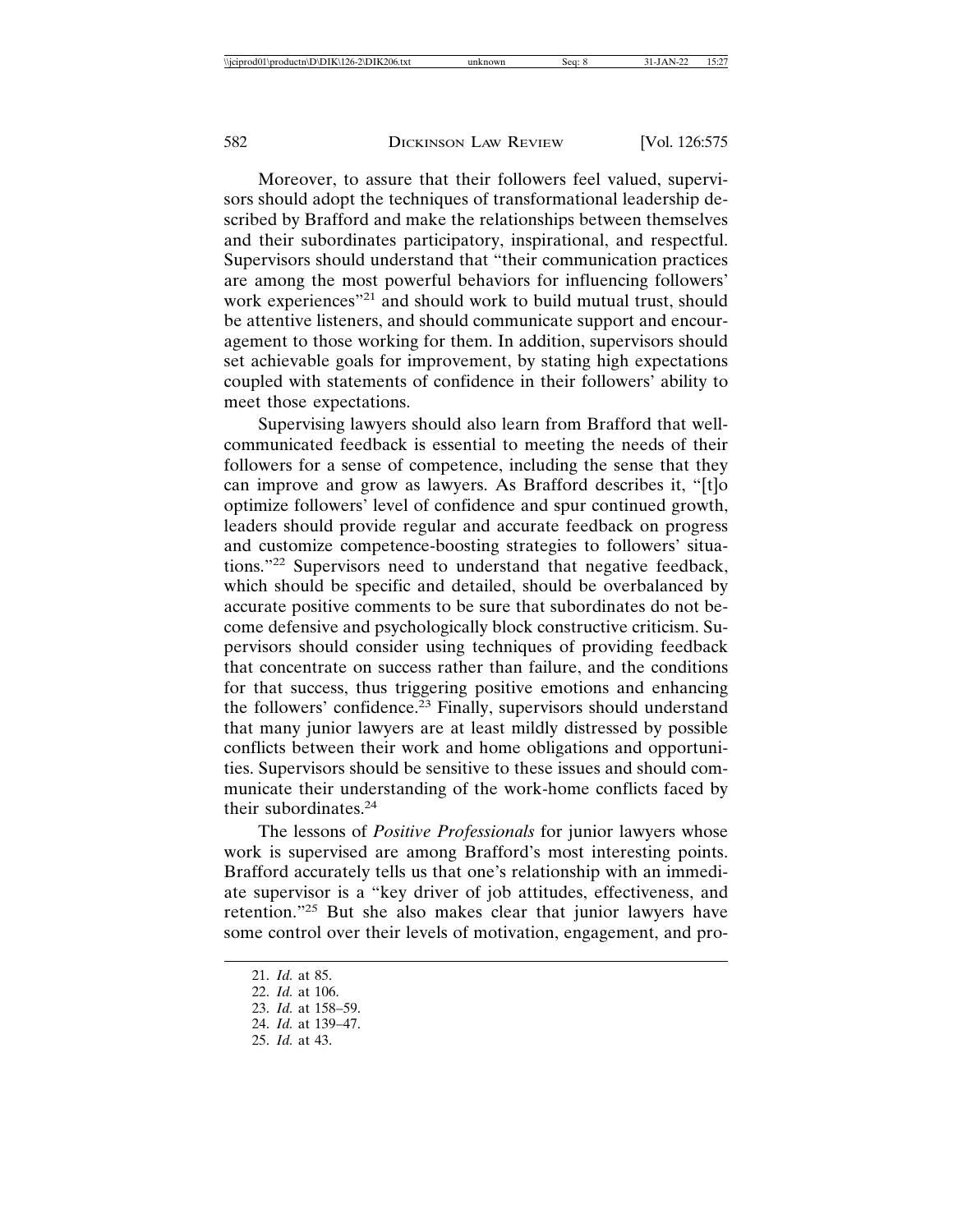fessional satisfaction; if junior lawyers experience distress or disengagement, they are not entirely the defenseless "victims" of poor leadership or ineffective supervision.

When describing "boosters" as energy enhancers, Brafford notes that personal boosters can be found in a junior lawyer's physical, psychological, and emotional strengths, such as confidence, optimism, resilience, and a growth mindset. These strengths can be enhanced; according to Brafford, an individual can take steps to increase her levels of confidence, optimism, and resilience and can develop a growth mindset.<sup>26</sup>

Junior lawyers can use self-talk in reaction to the stress of new challenges to increase their level of confidence. By substituting the internal statement "I'm excited" for the internal statement "I'm anxious" before undertaking a challenging assignment, a lawyer can trigger positive emotions including "confidence and sense of power." This will both enhance her performance and help her navigate similar stressful challenges more effectively in in the future.<sup>27</sup>

Junior lawyers also can choose to cultivate an optimistic and resilient mindset. By engaging in self-talk that disputes negative thoughts, and teaching themselves to respond constructively to setbacks, individual lawyers can adopt a flexible, optimistic approach to their work lives that will help increase their level of engagement in their professional work.<sup>28</sup>

Brafford also teaches that all of us, including junior lawyers, have some control over the extent to which we experience positive emotions. We can plan our activities to incorporate opportunities that will lead to naturally occurring positive emotions. We can intentionally express gratitude, do acts of kindness and tailor our activities to generate positive emotions and to help us meet the selfdetermination theory needs of autonomy, competence, and connection.<sup>29</sup>

<sup>26.</sup> People with "growth mindsets" "believe that intelligence and ability can be developed through effort and learning." People with "fixed mindsets" believe that intelligence and ability are fixed, arguably by genetics, and cannot be changed. *Id.* at 122. Brafford suggests that individuals can help themselves develop a growth mindset by learning about how the brain is capable of growing, and by thinking about situations in which their early performances were weak but have since improved. *Id.* at 127.

<sup>27.</sup> *Id.* at 113.

<sup>28.</sup> BRAFFORD, *supra* note 1, at 166–70. For another thoughtful discussion of "learned optimism" in law practice, see Catherine Cage O'Grady, *Cognitive Optimism and Professional Pessimism in the Large-Firm Practice of Law: The Optimistic Associate,* 30 LAW & PSYCH. REV. 23 (2006).

<sup>29.</sup> BRAFFORD, *supra* note 1, at 133–34.